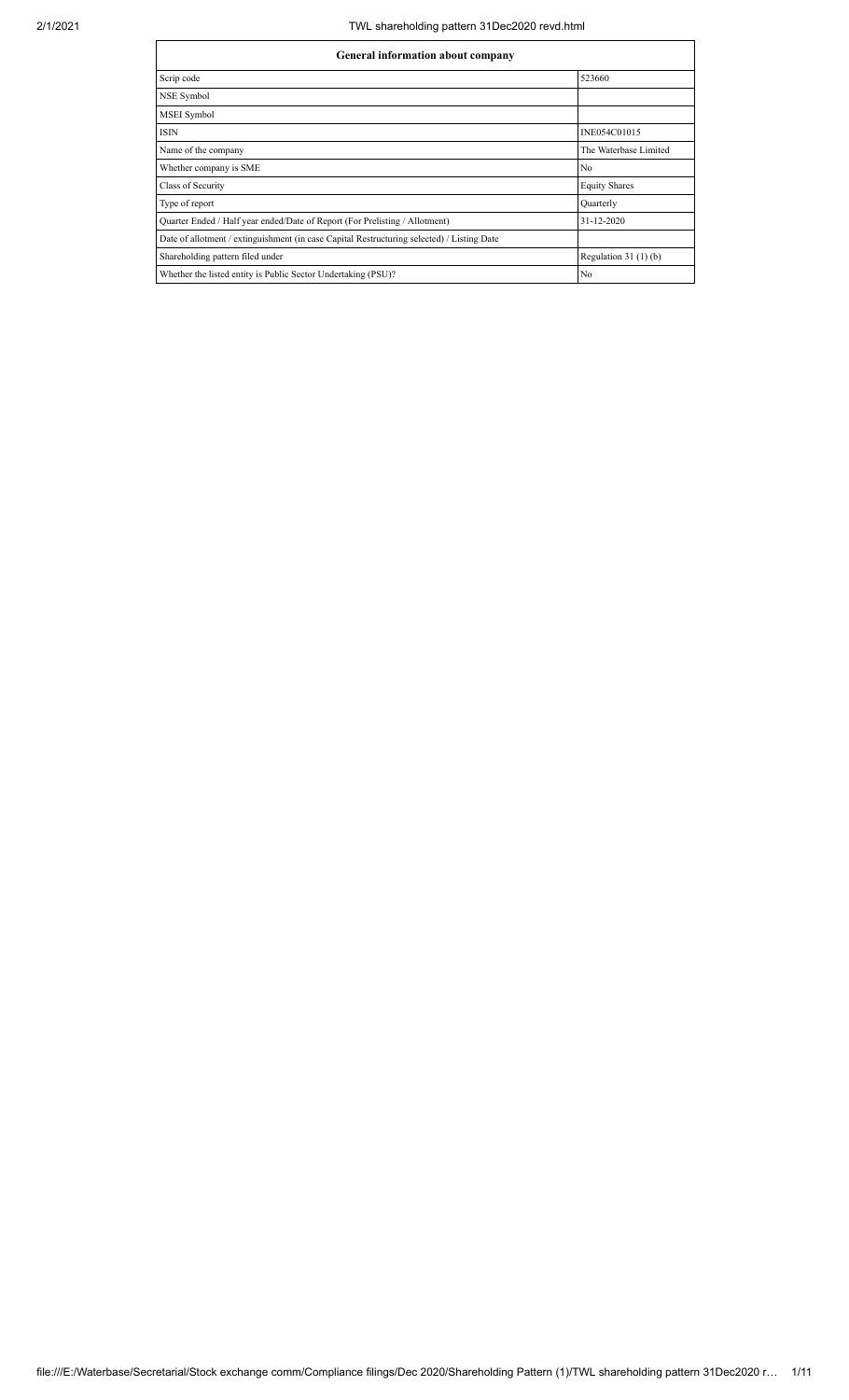## 2/1/2021 TWL shareholding pattern 31Dec2020 revd.html

|                | <b>Declaration</b>                                                                        |                |                                |                       |                             |  |  |  |  |  |  |  |  |  |
|----------------|-------------------------------------------------------------------------------------------|----------------|--------------------------------|-----------------------|-----------------------------|--|--|--|--|--|--|--|--|--|
| Sr.<br>No.     | Particular                                                                                | Yes/No         | Promoter and<br>Promoter Group | Public<br>shareholder | Non Promoter-<br>Non Public |  |  |  |  |  |  |  |  |  |
|                | Whether the Listed Entity has issued any partly paid up shares?                           | No.            | No                             | No                    | N <sub>0</sub>              |  |  |  |  |  |  |  |  |  |
| $\overline{2}$ | Whether the Listed Entity has issued any Convertible Securities                           | N <sub>o</sub> | No                             | No                    | No                          |  |  |  |  |  |  |  |  |  |
| 3              | Whether the Listed Entity has issued any Warrants?                                        | No             | No                             | No                    | No                          |  |  |  |  |  |  |  |  |  |
| $\overline{4}$ | Whether the Listed Entity has any shares against which<br>depository receipts are issued? | No             | No                             | No                    | N <sub>0</sub>              |  |  |  |  |  |  |  |  |  |
| 5              | Whether the Listed Entity has any shares in locked-in?                                    | <b>Yes</b>     | N <sub>o</sub>                 | Yes                   | No                          |  |  |  |  |  |  |  |  |  |
| 6              | Whether any shares held by promoters are pledge or otherwise<br>encumbered?               | No             | No                             |                       |                             |  |  |  |  |  |  |  |  |  |
|                | Whether company has equity shares with differential voting<br>rights?                     | No.            | No                             | No                    | No                          |  |  |  |  |  |  |  |  |  |
| 8              | Whether the listed entity has any significant beneficial owner?                           | <b>Yes</b>     |                                |                       |                             |  |  |  |  |  |  |  |  |  |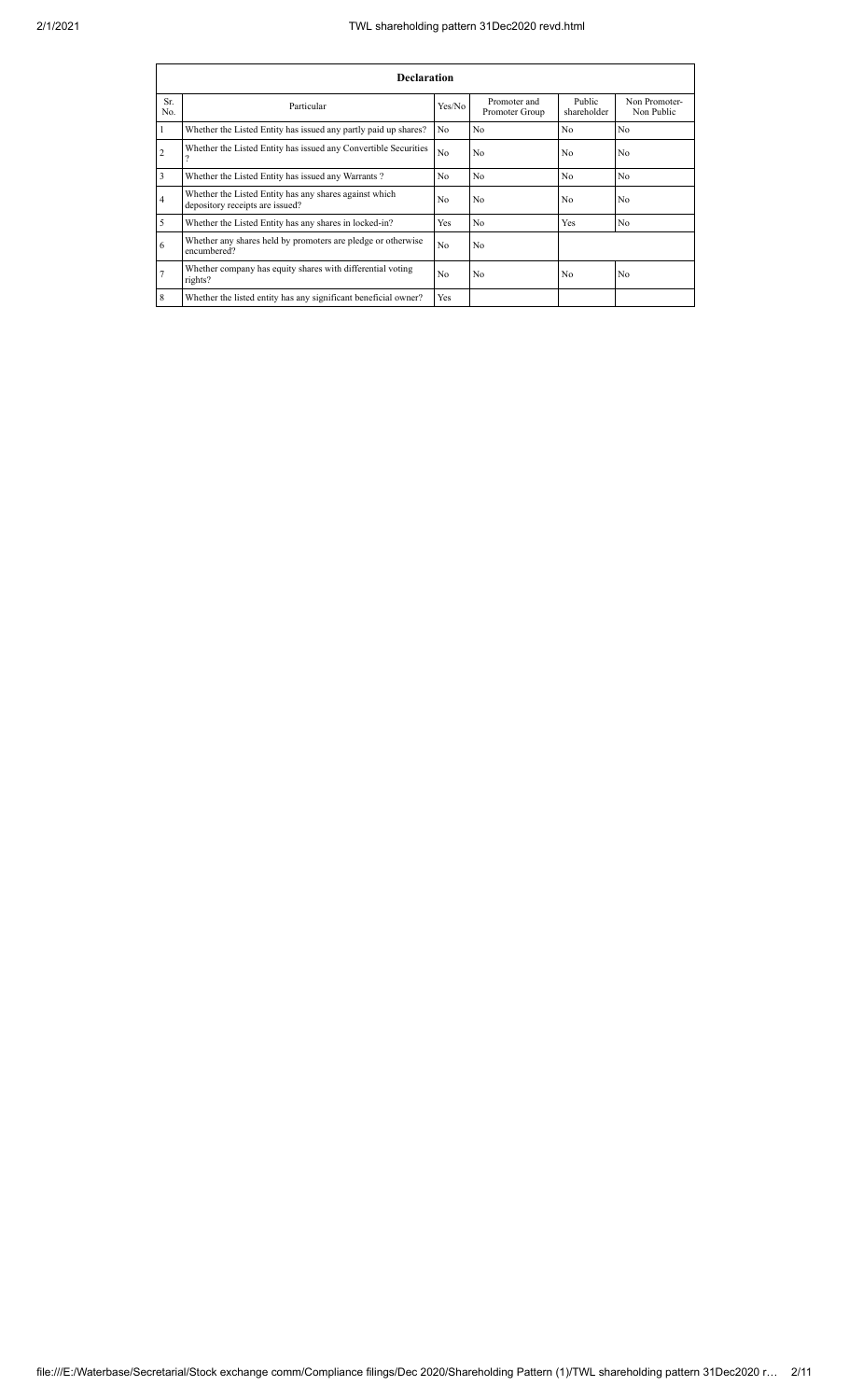|                 |                                                |              |                      |                             |                          |                                                                    | Table I - Summary Statement holding of specified securities                                                          |                                                                  |               |          |                     |
|-----------------|------------------------------------------------|--------------|----------------------|-----------------------------|--------------------------|--------------------------------------------------------------------|----------------------------------------------------------------------------------------------------------------------|------------------------------------------------------------------|---------------|----------|---------------------|
|                 | Category<br>of<br>shareholder<br>(II)          | Nos. Of      | No. of<br>fully paid | No. Of<br>Partly<br>paid-up | No. Of<br>shares         | Total nos.<br>shares<br>held (VII)<br>$= (IV) +$<br>$(V)$ + $(VI)$ | Shareholding as a<br>% of total no. of<br>shares (calculated<br>as per SCRR,<br>1957) (VIII) As a<br>% of $(A+B+C2)$ | Number of Voting Rights held in each<br>class of securities (IX) |               |          |                     |
| Category<br>(1) |                                                | shareholders | up equity<br>shares  | equity                      | underlying<br>Depository |                                                                    |                                                                                                                      | No of Voting (XIV) Rights                                        |               |          | Total as a          |
|                 |                                                | (III)        | held (IV)            | shares<br>held<br>(V)       | Receipts<br>(VI)         |                                                                    |                                                                                                                      | Class eg:<br>X                                                   | Class<br>eg:y | Total    | $%$ of<br>$(A+B+C)$ |
| (A)             | Promoter<br>&<br>Promoter<br>Group             | 8            | 28524333             |                             |                          | 28524333                                                           | 68.85                                                                                                                | 28524333                                                         |               | 28524333 | 68.85               |
| (B)             | Public                                         | 48784        | 12902446             |                             |                          | 12902446                                                           | 31.15                                                                                                                | 12902446                                                         |               | 12902446 | 31.15               |
| (C)             | Non<br>Promoter-<br>Non Public                 |              |                      |                             |                          |                                                                    |                                                                                                                      |                                                                  |               |          |                     |
| (C1)            | <b>Shares</b><br>underlying<br><b>DRs</b>      |              |                      |                             |                          |                                                                    |                                                                                                                      |                                                                  |               |          |                     |
| (C2)            | Shares held<br>by<br>Employee<br><b>Trusts</b> |              |                      |                             |                          |                                                                    |                                                                                                                      |                                                                  |               |          |                     |
|                 | Total                                          | 48792        | 41426779             |                             |                          | 41426779                                                           | 100                                                                                                                  | 41426779                                                         |               | 41426779 | 100                 |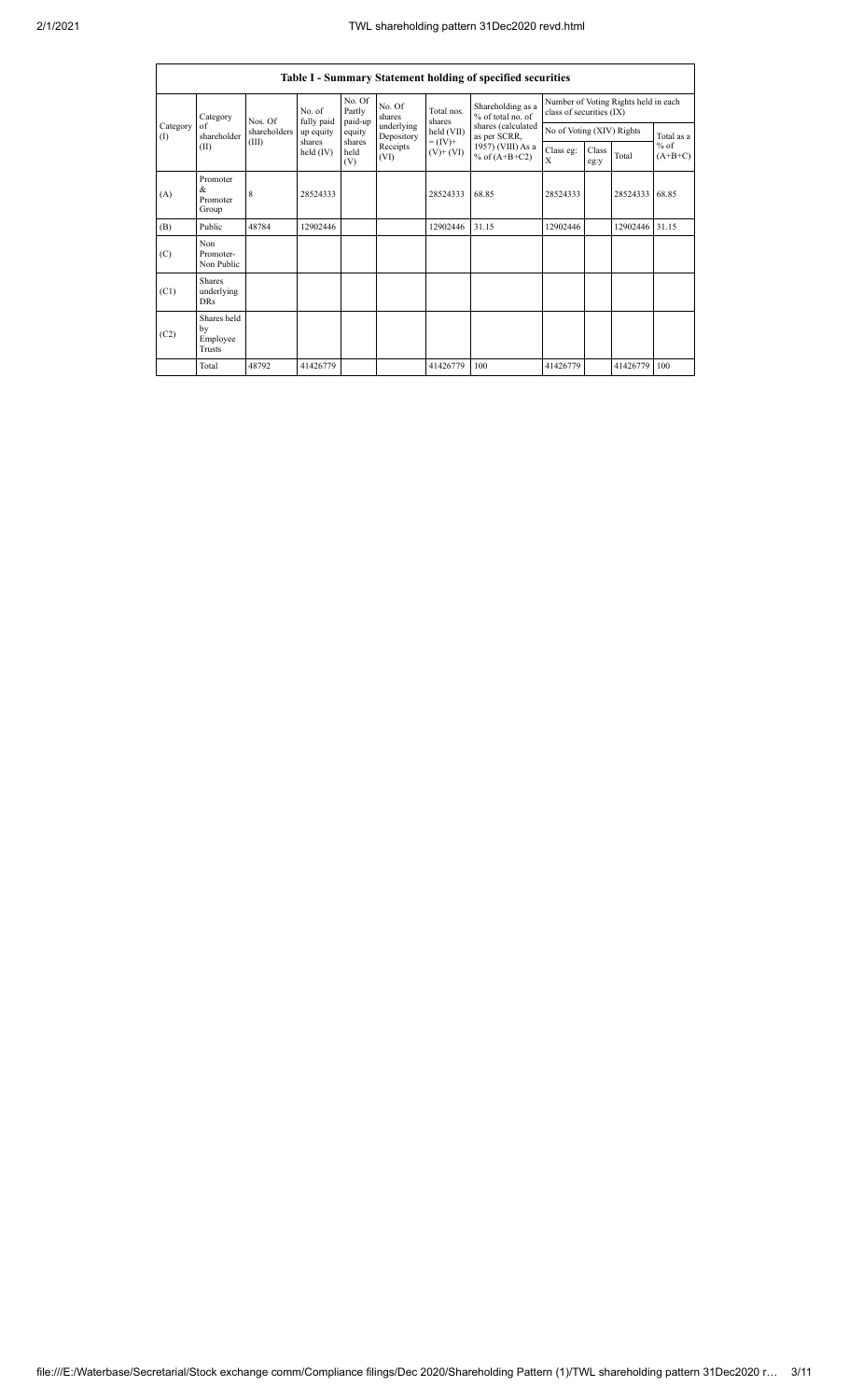|                 | Table I - Summary Statement holding of specified securities |                                                                                          |                                                                             |                                                           |                                                                                          |            |                                                  |                         |                                                    |                                                                       |  |  |  |  |
|-----------------|-------------------------------------------------------------|------------------------------------------------------------------------------------------|-----------------------------------------------------------------------------|-----------------------------------------------------------|------------------------------------------------------------------------------------------|------------|--------------------------------------------------|-------------------------|----------------------------------------------------|-----------------------------------------------------------------------|--|--|--|--|
| Category<br>(1) | Category<br>of<br>shareholder<br>(II)                       | No. Of<br><b>Shares</b><br>Underlying<br>Outstanding<br>convertible<br>securities<br>(X) | No. of<br><b>Shares</b><br>Underlying<br>Outstanding<br>Warrants<br>$(X_i)$ | No. Of Shares<br>Underlying<br>Outstanding<br>convertible | Shareholding, as a %<br>assuming full<br>conversion of<br>convertible securities (       |            | Number of<br>Locked in<br>shares (XII)           | <b>Shares</b><br>(XIII) | Number of<br>pledged or<br>otherwise<br>encumbered | Number of<br>equity shares<br>held in<br>dematerialized<br>form (XIV) |  |  |  |  |
|                 |                                                             |                                                                                          |                                                                             | securities and<br>No. Of<br>Warrants (Xi)<br>(a)          | as a percentage of<br>diluted share capital)<br>$(XI)=(VII)+(X) As a %$<br>of $(A+B+C2)$ | No.<br>(a) | As a<br>$%$ of<br>total<br>Shares<br>held<br>(b) | No.<br>(a)              | As a<br>$%$ of<br>total<br>Shares<br>held<br>(b)   |                                                                       |  |  |  |  |
| (A)             | Promoter<br>&<br>Promoter<br>Group                          |                                                                                          |                                                                             |                                                           | 68.85                                                                                    |            |                                                  |                         |                                                    | 28524333                                                              |  |  |  |  |
| (B)             | Public                                                      |                                                                                          |                                                                             |                                                           | 31.15                                                                                    | 700        | 0.01                                             |                         |                                                    | 11285857                                                              |  |  |  |  |
| (C)             | Non<br>Promoter-<br>Non Public                              |                                                                                          |                                                                             |                                                           |                                                                                          |            |                                                  |                         |                                                    |                                                                       |  |  |  |  |
| (C1)            | <b>Shares</b><br>underlying<br><b>DRs</b>                   |                                                                                          |                                                                             |                                                           |                                                                                          |            |                                                  |                         |                                                    |                                                                       |  |  |  |  |
| (C2)            | Shares held<br>by<br>Employee<br><b>Trusts</b>              |                                                                                          |                                                                             |                                                           |                                                                                          |            |                                                  |                         |                                                    |                                                                       |  |  |  |  |
|                 | Total                                                       |                                                                                          |                                                                             |                                                           | 100                                                                                      | 700        | $\overline{0}$                                   |                         |                                                    | 39810190                                                              |  |  |  |  |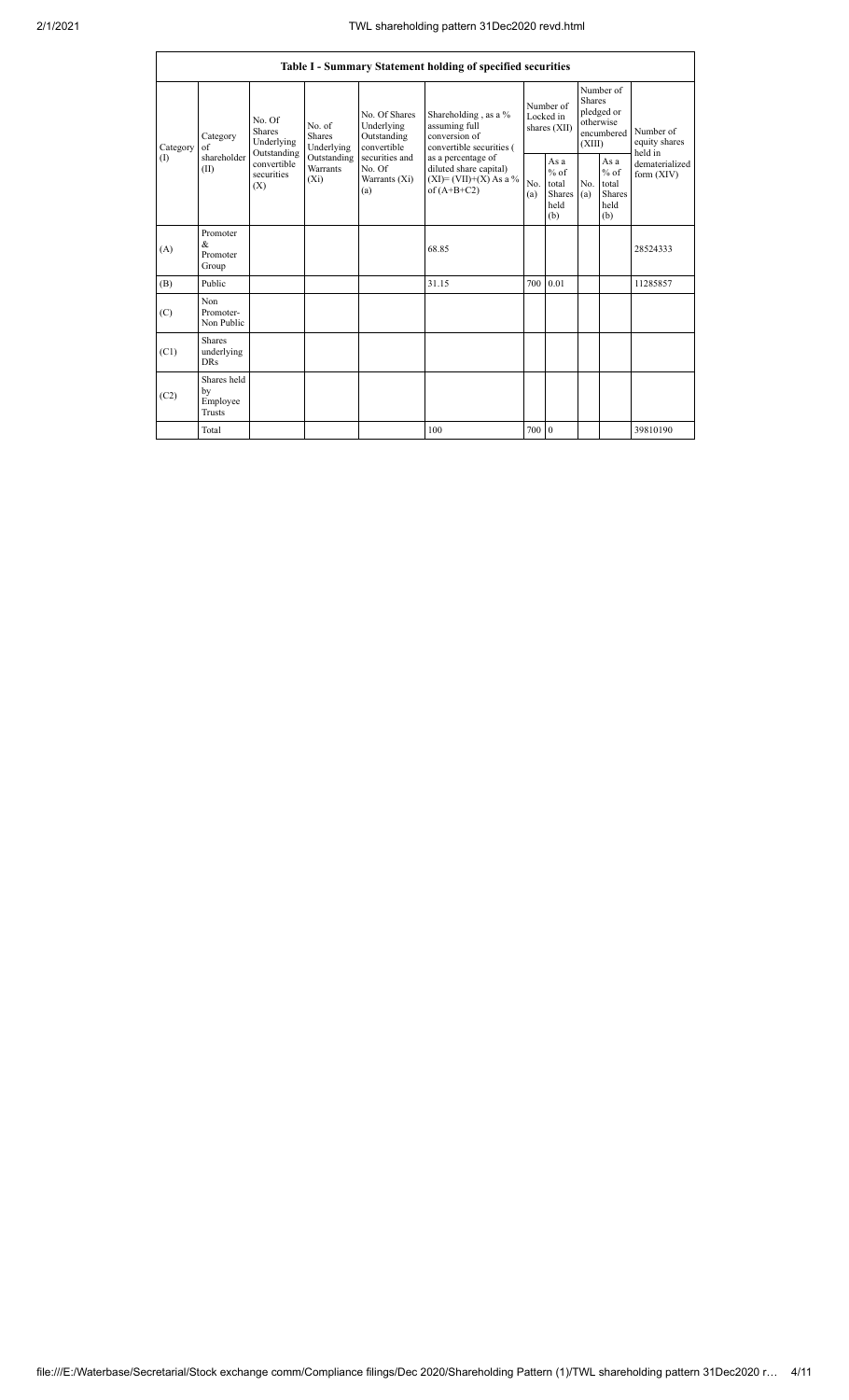|                                                                                                | Table II - Statement showing shareholding pattern of the Promoter and Promoter Group                                |                                                                              |                         |                                 |                                    |                             |                                                  |                           |               |                                      |                                 |  |  |  |
|------------------------------------------------------------------------------------------------|---------------------------------------------------------------------------------------------------------------------|------------------------------------------------------------------------------|-------------------------|---------------------------------|------------------------------------|-----------------------------|--------------------------------------------------|---------------------------|---------------|--------------------------------------|---------------------------------|--|--|--|
|                                                                                                |                                                                                                                     |                                                                              | No. of                  | No.<br>Of                       | No. Of                             | Total nos.                  | Shareholding<br>as a % of<br>total no. of        | class of securities (IX)  |               | Number of Voting Rights held in each |                                 |  |  |  |
| Sr.                                                                                            | Category &<br>Name of the                                                                                           | Nos. Of<br>shareholders                                                      | fully paid<br>up equity | Partly<br>paid-<br>up           | shares<br>underlying<br>Depository | shares<br>held<br>$(VII) =$ | shares<br>(calculated<br>as per                  | No of Voting (XIV) Rights |               |                                      | Total<br>as a $%$               |  |  |  |
|                                                                                                | Shareholders (I)                                                                                                    | (III)                                                                        | shares<br>held $(IV)$   | equity<br>shares<br>held<br>(V) | Receipts<br>(VI)                   | $(IV)+$<br>$(V)$ + (VI)     | SCRR,<br>1957) (VIII)<br>As a % of<br>$(A+B+C2)$ | Class eg:<br>Х            | Class<br>eg:y | Total                                | of<br>Total<br>Voting<br>rights |  |  |  |
| А                                                                                              | Table II - Statement showing shareholding pattern of the Promoter and Promoter Group                                |                                                                              |                         |                                 |                                    |                             |                                                  |                           |               |                                      |                                 |  |  |  |
| (1)                                                                                            | Indian                                                                                                              |                                                                              |                         |                                 |                                    |                             |                                                  |                           |               |                                      |                                 |  |  |  |
| (a)                                                                                            | Individuals/Hindu<br>undivided Family                                                                               | 5                                                                            | 400800                  |                                 |                                    | 400800                      | 0.97                                             | 400800                    |               | 400800                               | 0.97                            |  |  |  |
| (d)                                                                                            | Any Other<br>(specify)                                                                                              | 3                                                                            | 28123533                |                                 |                                    | 28123533                    | 67.89                                            | 28123533                  |               | 28123533                             | 67.89                           |  |  |  |
| Sub-Total<br>(A)(1)                                                                            |                                                                                                                     | 8                                                                            | 28524333                |                                 |                                    | 28524333                    | 68.85                                            | 28524333                  |               | 28524333                             | 68.85                           |  |  |  |
| (2)                                                                                            | Foreign                                                                                                             |                                                                              |                         |                                 |                                    |                             |                                                  |                           |               |                                      |                                 |  |  |  |
| Total<br>Shareholding<br>of Promoter<br>and<br>Promoter<br>Group $(A)=$<br>$(A)(1)+(A)$<br>(2) |                                                                                                                     | 8                                                                            | 28524333                |                                 |                                    | 28524333                    | 68.85                                            | 28524333                  |               | 28524333                             | 68.85                           |  |  |  |
| B                                                                                              |                                                                                                                     | Table III - Statement showing shareholding pattern of the Public shareholder |                         |                                 |                                    |                             |                                                  |                           |               |                                      |                                 |  |  |  |
| (1)                                                                                            | Institutions                                                                                                        |                                                                              |                         |                                 |                                    |                             |                                                  |                           |               |                                      |                                 |  |  |  |
| (a)                                                                                            | Mutual Funds                                                                                                        | 4                                                                            | 6000                    |                                 |                                    | 6000                        | 0.01                                             | 6000                      |               | 6000                                 | 0.01                            |  |  |  |
| (f)                                                                                            | Financial<br>Institutions/<br>Banks                                                                                 | 3                                                                            | 734                     |                                 |                                    | 734                         | $\boldsymbol{0}$                                 | 734                       |               | 734                                  | $\boldsymbol{0}$                |  |  |  |
| (i)                                                                                            | Any Other<br>(specify)                                                                                              | 1                                                                            | 1600                    |                                 |                                    | 1600                        | $\boldsymbol{0}$                                 | 1600                      |               | 1600                                 | $\mathbf{0}$                    |  |  |  |
| Sub-Total<br>(B)(1)                                                                            |                                                                                                                     | $\,$ 8 $\,$                                                                  | 8334                    |                                 |                                    | 8334                        | 0.02                                             | 8334                      |               | 8334                                 | 0.02                            |  |  |  |
| (3)                                                                                            | Non-institutions                                                                                                    |                                                                              |                         |                                 |                                    |                             |                                                  |                           |               |                                      |                                 |  |  |  |
| (a(i))                                                                                         | Individuals -<br>i.Individual<br>shareholders<br>holding nominal<br>share capital up<br>to Rs. 2 lakhs.             | 47192                                                                        | 10658009                |                                 |                                    | 10658009                    | 25.73                                            | 10658009                  |               | 10658009                             | 25.73                           |  |  |  |
| (a(ii))                                                                                        | Individuals - ii.<br>Individual<br>shareholders<br>holding nominal<br>share capital in<br>excess of Rs. 2<br>lakhs. | 16                                                                           | 941076                  |                                 |                                    | 941076                      | 2.27                                             | 941076                    |               | 941076                               | 2.27                            |  |  |  |
| (e)                                                                                            | Any Other<br>(specify)                                                                                              | 1568                                                                         | 1295027                 |                                 |                                    | 1295027                     | 3.13                                             | 1295027                   |               | 1295027                              | 3.13                            |  |  |  |
| Sub-Total<br>(B)(3)                                                                            |                                                                                                                     | 48776                                                                        | 12894112                |                                 |                                    | 12894112                    | 31.13                                            | 12894112                  |               | 12894112                             | 31.13                           |  |  |  |
| <b>Total Public</b><br>Shareholding<br>$(B)=(B)(1)+$<br>$(B)(2)+(B)$<br>(3)                    |                                                                                                                     | 48784                                                                        | 12902446                |                                 |                                    | 12902446 31.15              |                                                  | 12902446                  |               | 12902446                             | 31.15                           |  |  |  |
| $\mathbf C$                                                                                    | Table IV - Statement showing shareholding pattern of the Non Promoter- Non Public shareholder                       |                                                                              |                         |                                 |                                    |                             |                                                  |                           |               |                                      |                                 |  |  |  |
| Total (<br>$A+B+C2$ )                                                                          |                                                                                                                     | 48792                                                                        | 41426779                |                                 |                                    | 41426779 100                |                                                  | 41426779                  |               | 41426779 100                         |                                 |  |  |  |
| Total<br>$(A+B+C)$                                                                             |                                                                                                                     | 48792                                                                        | 41426779                |                                 |                                    | 41426779                    | 100                                              | 41426779                  |               | 41426779                             | 100                             |  |  |  |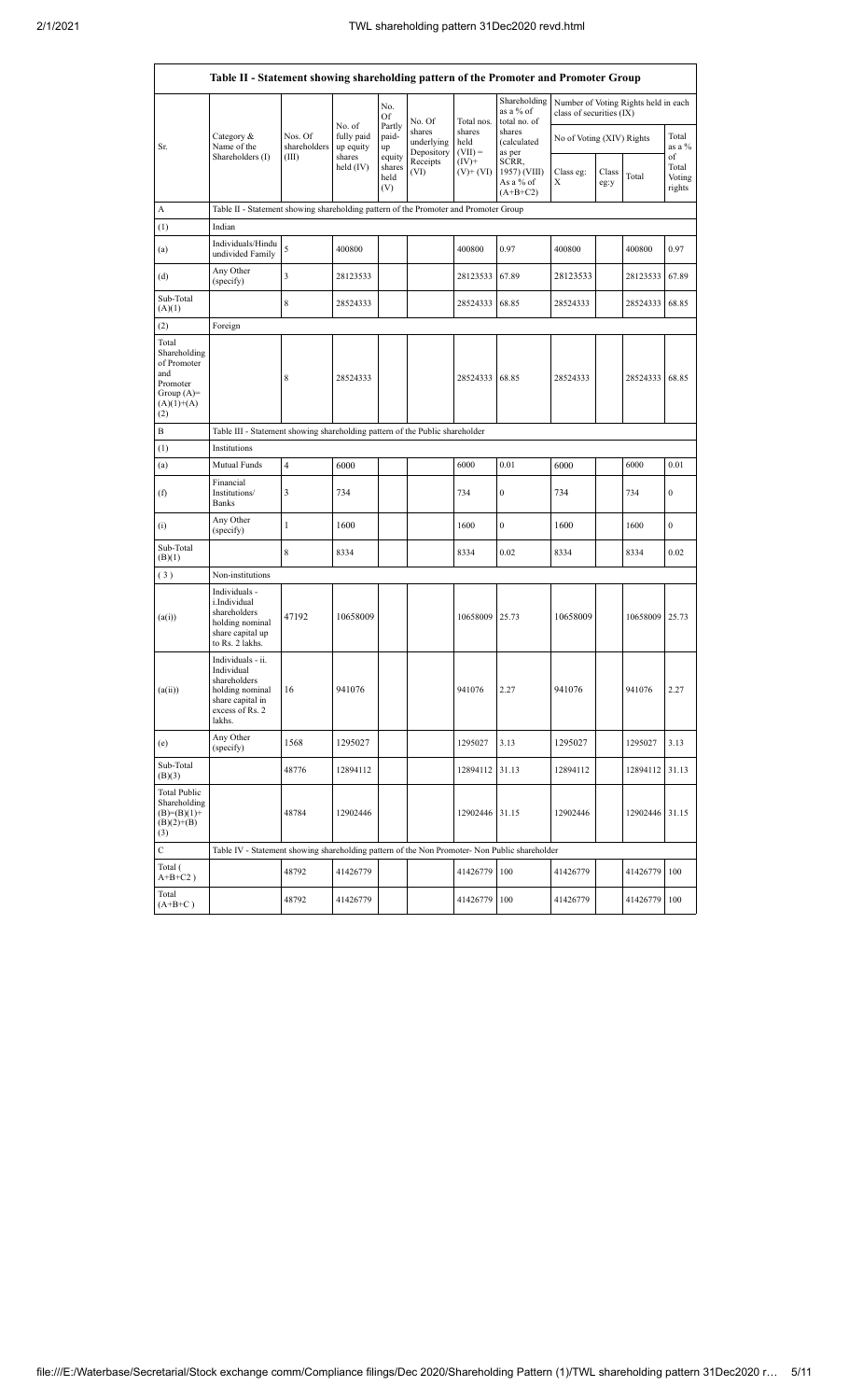| Table II - Statement showing shareholding pattern of the Promoter and Promoter Group    |                                               |                                                                                      |                                                           |                                                                                                                    |                                                |                  |                                                                               |                                                  |                                       |  |  |  |  |  |
|-----------------------------------------------------------------------------------------|-----------------------------------------------|--------------------------------------------------------------------------------------|-----------------------------------------------------------|--------------------------------------------------------------------------------------------------------------------|------------------------------------------------|------------------|-------------------------------------------------------------------------------|--------------------------------------------------|---------------------------------------|--|--|--|--|--|
| Sr.                                                                                     | No. Of<br>Shares<br>Underlying<br>Outstanding | No. of<br><b>Shares</b><br>Underlying                                                | No. Of Shares<br>Underlying<br>Outstanding<br>convertible | Shareholding, as a %<br>assuming full conversion of<br>convertible securities (as a<br>percentage of diluted share | Number of<br>Locked in<br>shares (XII)<br>As a |                  | Number of<br><b>Shares</b><br>pledged or<br>otherwise<br>encumbered<br>(XIII) |                                                  | Number of<br>equity shares<br>held in |  |  |  |  |  |
|                                                                                         | convertible<br>securities<br>(X)              | Outstanding<br>Warrants<br>$(X_i)$                                                   | securities and<br>No. Of Warrants<br>(Xi)(a)              | capital) $(XI) = (VII)+(X) As$<br>a % of $(A+B+C2)$<br>No.<br>(a)                                                  |                                                |                  |                                                                               | As a<br>$%$ of<br>total<br>Shares<br>held<br>(b) | dematerialized<br>form (XIV)          |  |  |  |  |  |
| A                                                                                       |                                               | Table II - Statement showing shareholding pattern of the Promoter and Promoter Group |                                                           |                                                                                                                    |                                                |                  |                                                                               |                                                  |                                       |  |  |  |  |  |
| $^{(1)}$                                                                                | Indian                                        |                                                                                      |                                                           |                                                                                                                    |                                                |                  |                                                                               |                                                  |                                       |  |  |  |  |  |
| (a)                                                                                     |                                               |                                                                                      |                                                           | 0.97                                                                                                               |                                                |                  |                                                                               |                                                  | 400800                                |  |  |  |  |  |
| (d)                                                                                     |                                               |                                                                                      |                                                           | 67.89                                                                                                              |                                                |                  |                                                                               |                                                  | 28123533                              |  |  |  |  |  |
| Sub-Total (A)<br>(1)                                                                    |                                               |                                                                                      |                                                           | 68.85                                                                                                              |                                                |                  |                                                                               |                                                  | 28524333                              |  |  |  |  |  |
| (2)                                                                                     | Foreign                                       |                                                                                      |                                                           |                                                                                                                    |                                                |                  |                                                                               |                                                  |                                       |  |  |  |  |  |
| Total<br>Shareholding<br>of Promoter<br>and Promoter<br>Group $(A)=$<br>$(A)(1)+(A)(2)$ |                                               |                                                                                      |                                                           | 68.85                                                                                                              |                                                |                  |                                                                               |                                                  | 28524333                              |  |  |  |  |  |
| B                                                                                       |                                               |                                                                                      |                                                           | Table III - Statement showing shareholding pattern of the Public shareholder                                       |                                                |                  |                                                                               |                                                  |                                       |  |  |  |  |  |
| $^{(1)}$                                                                                | Institutions                                  |                                                                                      |                                                           |                                                                                                                    |                                                |                  |                                                                               |                                                  |                                       |  |  |  |  |  |
| (a)                                                                                     |                                               |                                                                                      |                                                           | 0.01                                                                                                               | $\mathbf{0}$                                   | $\boldsymbol{0}$ |                                                                               |                                                  | $\boldsymbol{0}$                      |  |  |  |  |  |
| (f)                                                                                     |                                               |                                                                                      |                                                           | $\boldsymbol{0}$                                                                                                   | $\overline{0}$                                 | $\boldsymbol{0}$ |                                                                               |                                                  | 300                                   |  |  |  |  |  |
| (i)                                                                                     |                                               |                                                                                      |                                                           | $\theta$                                                                                                           | $\boldsymbol{0}$                               | $\boldsymbol{0}$ |                                                                               |                                                  | $\boldsymbol{0}$                      |  |  |  |  |  |
| Sub-Total (B)<br>(1)                                                                    |                                               |                                                                                      |                                                           | 0.02                                                                                                               | $\mathbf{0}$                                   | $\mathbf{0}$     |                                                                               |                                                  | 300                                   |  |  |  |  |  |
| (3)                                                                                     | Non-institutions                              |                                                                                      |                                                           |                                                                                                                    |                                                |                  |                                                                               |                                                  |                                       |  |  |  |  |  |
| (a(i))                                                                                  |                                               |                                                                                      |                                                           | 25.73                                                                                                              | 700                                            | 0.01             |                                                                               |                                                  | 9153254                               |  |  |  |  |  |
| (a(ii))                                                                                 |                                               |                                                                                      |                                                           | 2.27                                                                                                               | $\overline{0}$                                 | $\mathbf{0}$     |                                                                               |                                                  | 941076                                |  |  |  |  |  |
| (e)                                                                                     |                                               |                                                                                      |                                                           | 3.13                                                                                                               | $\overline{0}$                                 | $\mathbf{0}$     |                                                                               |                                                  | 1191227                               |  |  |  |  |  |
| Sub-Total (B)<br>(3)                                                                    |                                               |                                                                                      |                                                           | 31.13                                                                                                              | 700                                            | 0.01             |                                                                               |                                                  | 11285557                              |  |  |  |  |  |
| <b>Total Public</b><br>Shareholding<br>$(B)=(B)(1)+$<br>$(B)(2)+(B)(3)$                 |                                               |                                                                                      |                                                           | 31.15                                                                                                              | 700                                            | 0.01             |                                                                               |                                                  | 11285857                              |  |  |  |  |  |
| $\mathbf C$                                                                             |                                               |                                                                                      |                                                           | Table IV - Statement showing shareholding pattern of the Non Promoter- Non Public shareholder                      |                                                |                  |                                                                               |                                                  |                                       |  |  |  |  |  |
| Total (<br>$A+B+C2$ )                                                                   |                                               |                                                                                      |                                                           | 100                                                                                                                | 700 0                                          |                  |                                                                               |                                                  | 39810190                              |  |  |  |  |  |
| Total (A+B+C<br>$\mathcal{E}$                                                           |                                               |                                                                                      |                                                           | 100                                                                                                                | 700 0                                          |                  |                                                                               |                                                  | 39810190                              |  |  |  |  |  |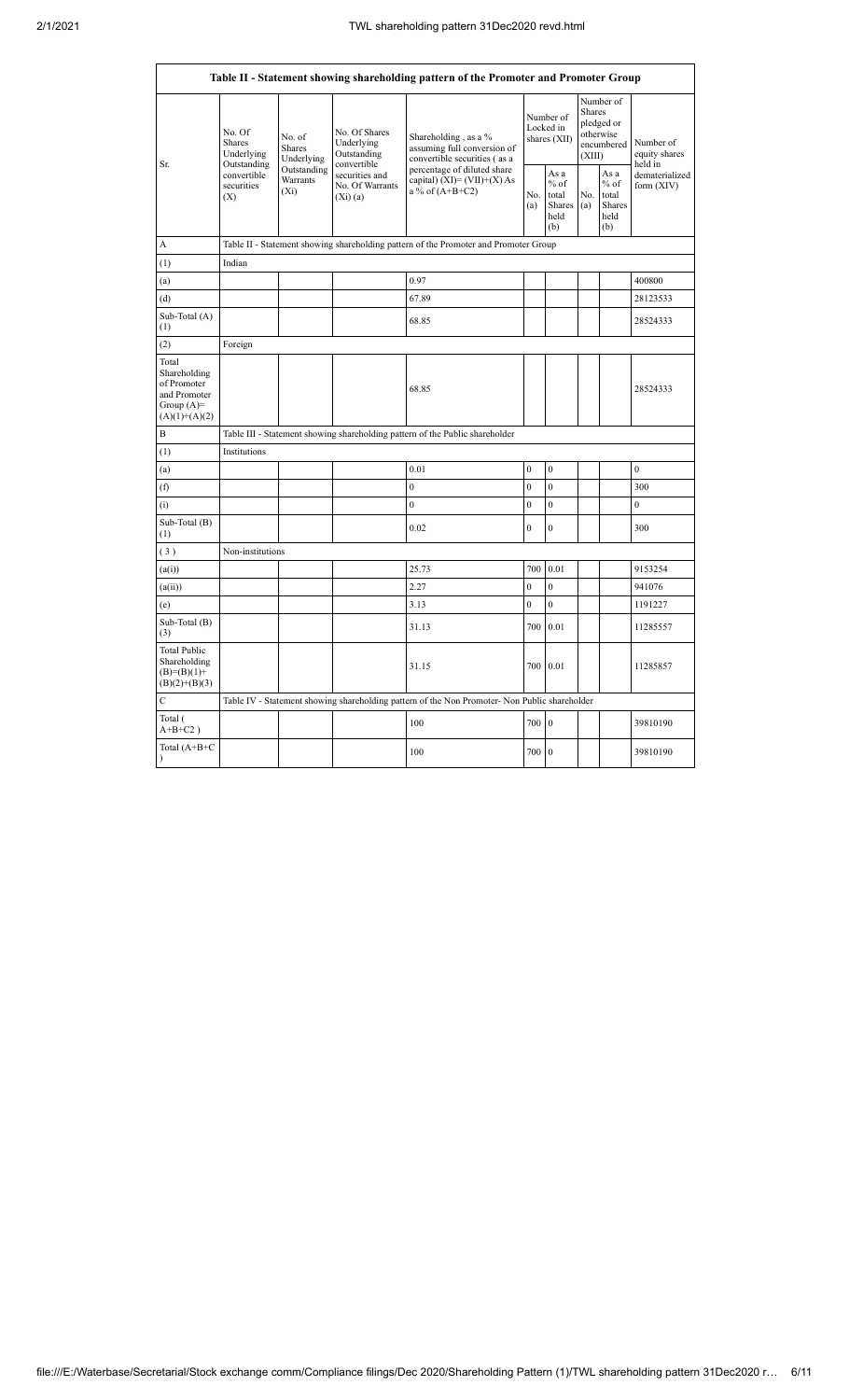| <b>Individuals/Hindu undivided Family</b>                                                                                                                                                |                                                               |                               |                                            |                   |                                |                          |  |  |  |  |  |  |
|------------------------------------------------------------------------------------------------------------------------------------------------------------------------------------------|---------------------------------------------------------------|-------------------------------|--------------------------------------------|-------------------|--------------------------------|--------------------------|--|--|--|--|--|--|
| Searial No.                                                                                                                                                                              | 1                                                             | 2                             | 3                                          | 4                 | 5                              |                          |  |  |  |  |  |  |
| Name of the<br>Shareholders (I)                                                                                                                                                          | VARUN ADITYA<br>THAPAR                                        | <b>JYOTI</b><br><b>THAPAR</b> | <b>VIKRAMADITYA</b><br><b>MOHAN THAPAR</b> | NITASHA<br>THAPAR | <b>AYESHA</b><br><b>THAPAR</b> | Click here to<br>go back |  |  |  |  |  |  |
| PAN(II)                                                                                                                                                                                  | ADOPT2612A                                                    | ABWPT8527E                    | ABNPT6299A                                 | ACQPT6969H        | ACQPT3748N                     | Total                    |  |  |  |  |  |  |
| No. of fully paid<br>up equity shares<br>held (IV)                                                                                                                                       | 169800                                                        | 73500                         | 53750                                      | 51875             | 51875                          | 400800                   |  |  |  |  |  |  |
| No. Of Partly paid-<br>up equity shares<br>held(V)                                                                                                                                       |                                                               |                               |                                            |                   |                                |                          |  |  |  |  |  |  |
| No. Of shares<br>underlying<br>Depository<br>Receipts (VI)                                                                                                                               |                                                               |                               |                                            |                   |                                |                          |  |  |  |  |  |  |
| Total nos. shares<br>held $(VII) = (IV) +$<br>$(V)$ + $(V)$                                                                                                                              | 169800                                                        | 73500                         | 53750                                      | 51875             | 51875                          | 400800                   |  |  |  |  |  |  |
| Shareholding as a<br>% of total no. of<br>shares (calculated<br>0.41<br>as per SCRR,<br>1957) (VIII) As a<br>% of $(A+B+C2)$                                                             |                                                               | 0.18                          | 0.13                                       | 0.13              | 0.13                           | 0.97                     |  |  |  |  |  |  |
|                                                                                                                                                                                          | Number of Voting Rights held in each class of securities (IX) |                               |                                            |                   |                                |                          |  |  |  |  |  |  |
| Class eg:X                                                                                                                                                                               | 169800                                                        | 73500                         | 53750                                      | 51875             | 51875                          | 400800                   |  |  |  |  |  |  |
| Class eg:y                                                                                                                                                                               |                                                               |                               |                                            |                   |                                |                          |  |  |  |  |  |  |
| Total                                                                                                                                                                                    | 169800                                                        | 73500                         | 53750                                      | 51875             | 51875                          | 400800                   |  |  |  |  |  |  |
| Total as a % of<br><b>Total Voting rights</b>                                                                                                                                            | 0.41                                                          | 0.18                          | 0.13                                       | 0.13              | 0.13                           | 0.97                     |  |  |  |  |  |  |
| No. Of Shares<br>Underlying<br>Outstanding<br>convertible<br>securities $(X)$                                                                                                            |                                                               |                               |                                            |                   |                                |                          |  |  |  |  |  |  |
| No. of Shares<br>Underlying<br>Outstanding<br>Warrants (Xi)                                                                                                                              |                                                               |                               |                                            |                   |                                |                          |  |  |  |  |  |  |
| No. Of Shares<br>Underlying<br>Outstanding<br>convertible<br>securities and No.<br>Of Warrants (Xi)<br>(a)                                                                               |                                                               |                               |                                            |                   |                                |                          |  |  |  |  |  |  |
| Shareholding, as a<br>% assuming full<br>conversion of<br>convertible<br>securities (as a<br>percentage of<br>diluted share<br>capital) (XI)=<br>$(VII)+(Xi)(a)$ As a<br>% of $(A+B+C2)$ | 0.41                                                          | 0.18                          | 0.13                                       | 0.13              | 0.13                           | 0.97                     |  |  |  |  |  |  |
| Number of Locked in shares (XII)                                                                                                                                                         |                                                               |                               |                                            |                   |                                |                          |  |  |  |  |  |  |
| No. (a)<br>As a % of total                                                                                                                                                               |                                                               |                               |                                            |                   |                                |                          |  |  |  |  |  |  |
| Shares held (b)                                                                                                                                                                          |                                                               |                               |                                            |                   |                                |                          |  |  |  |  |  |  |
|                                                                                                                                                                                          | Number of Shares pledged or otherwise encumbered (XIII)       |                               |                                            |                   |                                |                          |  |  |  |  |  |  |
| No. (a)                                                                                                                                                                                  |                                                               |                               |                                            |                   |                                |                          |  |  |  |  |  |  |
| As a % of total<br>Shares held (b)                                                                                                                                                       |                                                               |                               |                                            |                   |                                |                          |  |  |  |  |  |  |
| Number of equity<br>shares held in<br>169800<br>dematerialized<br>form (XIV)                                                                                                             |                                                               | 73500                         | 53750                                      | 51875             | 51875                          | 400800                   |  |  |  |  |  |  |
| Reason for not providing PAN                                                                                                                                                             |                                                               |                               |                                            |                   |                                |                          |  |  |  |  |  |  |
| Reason for not<br>providing PAN                                                                                                                                                          |                                                               |                               |                                            |                   |                                |                          |  |  |  |  |  |  |
| Shareholder type                                                                                                                                                                         | Promoter                                                      | Promoter                      | Promoter                                   | Promoter          | Promoter                       |                          |  |  |  |  |  |  |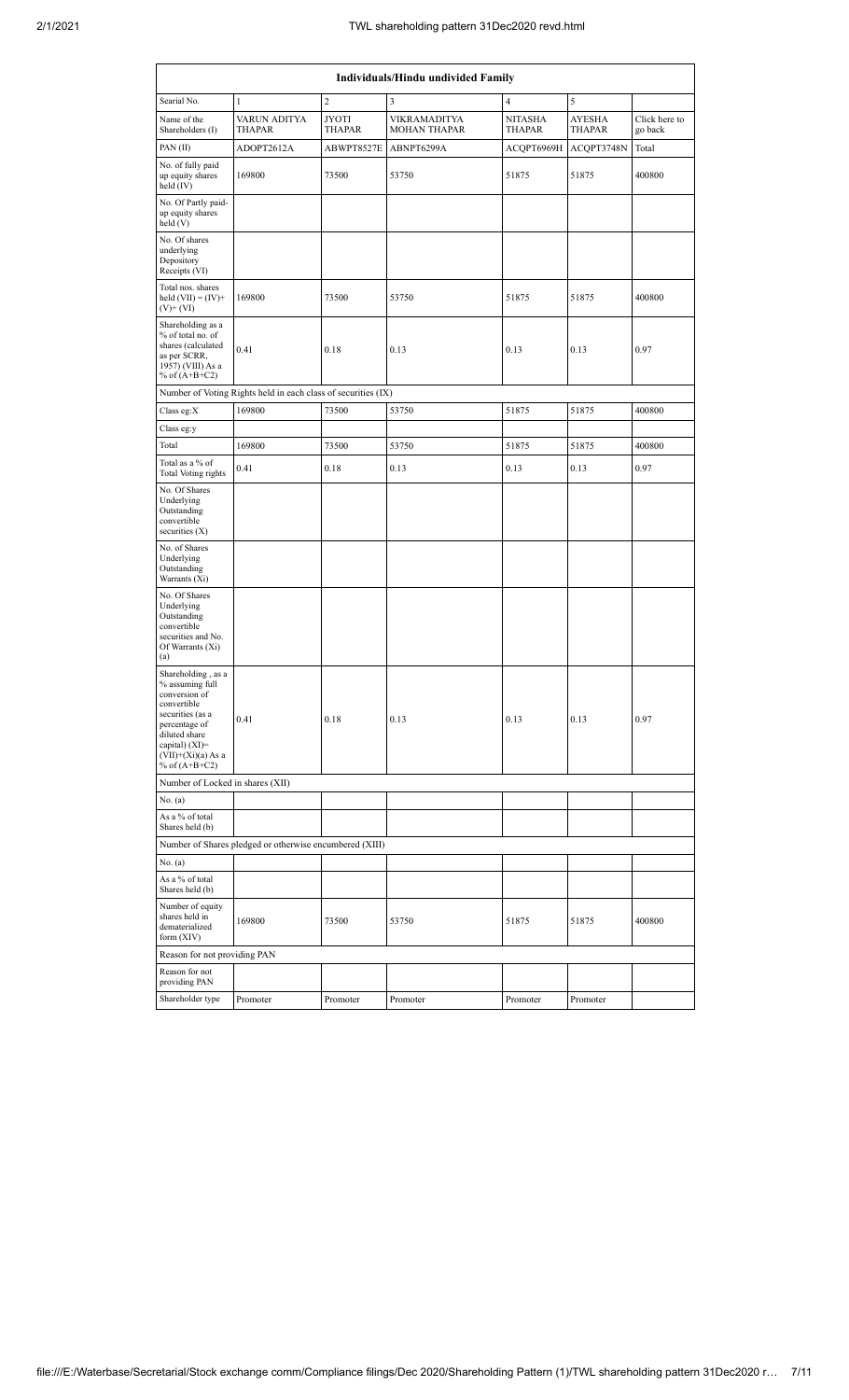| Any Other (specify)                                                                                                                                                                  |                                                               |                                                          |                                                                    |                          |  |  |  |  |  |  |  |  |
|--------------------------------------------------------------------------------------------------------------------------------------------------------------------------------------|---------------------------------------------------------------|----------------------------------------------------------|--------------------------------------------------------------------|--------------------------|--|--|--|--|--|--|--|--|
| Searial No.                                                                                                                                                                          | $\mathbf{1}$                                                  | $\overline{c}$                                           | 3                                                                  |                          |  |  |  |  |  |  |  |  |
| Category                                                                                                                                                                             | <b>Bodies Corporate</b>                                       | <b>Bodies Corporate</b>                                  | <b>Bodies Corporate</b>                                            | Click here<br>to go back |  |  |  |  |  |  |  |  |
| Name of the<br>Shareholders (I)                                                                                                                                                      | NAV SRIJIT SHAKTI<br>TELANGANA PRIVATE<br><b>LIMITED</b>      | KARAM CHAND THAPAR AND<br><b>BROS COAL SALES LIMITED</b> | <b>KCT MANAGEMENT</b><br><b>SERVICES PRIVATE</b><br><b>LIMITED</b> |                          |  |  |  |  |  |  |  |  |
| PAN (II)                                                                                                                                                                             | AAFCN1400P                                                    | AABCK1281H                                               | AADCE2107J                                                         | Total                    |  |  |  |  |  |  |  |  |
| No. of the<br>Shareholders (I)                                                                                                                                                       | 1                                                             | $\mathbf{1}$                                             | $\mathbf{1}$                                                       | 3                        |  |  |  |  |  |  |  |  |
| No. of fully paid<br>up equity shares<br>held (IV)                                                                                                                                   | 21934545                                                      | 3241719                                                  | 2947269                                                            | 28123533                 |  |  |  |  |  |  |  |  |
| No. Of Partly paid-<br>up equity shares<br>held(V)                                                                                                                                   |                                                               |                                                          |                                                                    |                          |  |  |  |  |  |  |  |  |
| No. Of shares<br>underlying<br>Depository<br>Receipts (VI)                                                                                                                           |                                                               |                                                          |                                                                    |                          |  |  |  |  |  |  |  |  |
| Total nos. shares<br>held $(VII) = (IV) +$<br>$(V)$ + $(VI)$                                                                                                                         | 21934545                                                      | 3241719                                                  | 2947269                                                            | 28123533                 |  |  |  |  |  |  |  |  |
| Shareholding as a<br>% of total no. of<br>shares (calculated<br>as per SCRR,<br>1957) (VIII) As a<br>% of $(A+B+C2)$                                                                 | 52.95                                                         | 7.83                                                     | 7.11                                                               | 67.89                    |  |  |  |  |  |  |  |  |
|                                                                                                                                                                                      | Number of Voting Rights held in each class of securities (IX) |                                                          |                                                                    |                          |  |  |  |  |  |  |  |  |
| Class eg: X                                                                                                                                                                          | 21934545                                                      | 3241719                                                  | 2947269                                                            | 28123533                 |  |  |  |  |  |  |  |  |
| Class eg:y                                                                                                                                                                           |                                                               |                                                          |                                                                    |                          |  |  |  |  |  |  |  |  |
| Total                                                                                                                                                                                | 21934545                                                      | 3241719                                                  | 2947269                                                            | 28123533                 |  |  |  |  |  |  |  |  |
| Total as a % of<br>Total Voting rights                                                                                                                                               | 52.95                                                         | 7.83                                                     | 7.11                                                               | 67.89                    |  |  |  |  |  |  |  |  |
| No. Of Shares<br>Underlying<br>Outstanding<br>convertible<br>securities (X)                                                                                                          |                                                               |                                                          |                                                                    |                          |  |  |  |  |  |  |  |  |
| No. of Shares<br>Underlying<br>Outstanding<br>Warrants (Xi)                                                                                                                          |                                                               |                                                          |                                                                    |                          |  |  |  |  |  |  |  |  |
| No. Of Shares<br>Underlying<br>Outstanding<br>convertible<br>securities and No.<br>Of Warrants (Xi)<br>(a)                                                                           |                                                               |                                                          |                                                                    |                          |  |  |  |  |  |  |  |  |
| Shareholding, as a<br>% assuming full<br>conversion of<br>convertible<br>securities (as a<br>percentage of<br>diluted share<br>capital) (XI)=<br>$(VII)+(X)$ As a %<br>of $(A+B+C2)$ | 52.95                                                         | 7.83                                                     | 7.11                                                               | 67.89                    |  |  |  |  |  |  |  |  |
| Number of Locked in shares (XII)                                                                                                                                                     |                                                               |                                                          |                                                                    |                          |  |  |  |  |  |  |  |  |
| No. (a)                                                                                                                                                                              |                                                               |                                                          |                                                                    |                          |  |  |  |  |  |  |  |  |
| As a % of total<br>Shares held (b)                                                                                                                                                   |                                                               |                                                          |                                                                    |                          |  |  |  |  |  |  |  |  |
|                                                                                                                                                                                      | Number of Shares pledged or otherwise encumbered (XIII)       |                                                          |                                                                    |                          |  |  |  |  |  |  |  |  |
| No. (a)                                                                                                                                                                              |                                                               |                                                          |                                                                    |                          |  |  |  |  |  |  |  |  |
| As a % of total<br>Shares held (b)                                                                                                                                                   |                                                               |                                                          |                                                                    |                          |  |  |  |  |  |  |  |  |
| Number of equity<br>shares held in<br>dematerialized<br>form (XIV)                                                                                                                   | 21934545                                                      | 3241719                                                  | 2947269                                                            | 28123533                 |  |  |  |  |  |  |  |  |
| Reason for not providing PAN                                                                                                                                                         |                                                               |                                                          |                                                                    |                          |  |  |  |  |  |  |  |  |
| Reason for not<br>providing PAN                                                                                                                                                      |                                                               |                                                          |                                                                    |                          |  |  |  |  |  |  |  |  |
| Shareholder type                                                                                                                                                                     | Promoter                                                      | Promoter                                                 | Promoter                                                           |                          |  |  |  |  |  |  |  |  |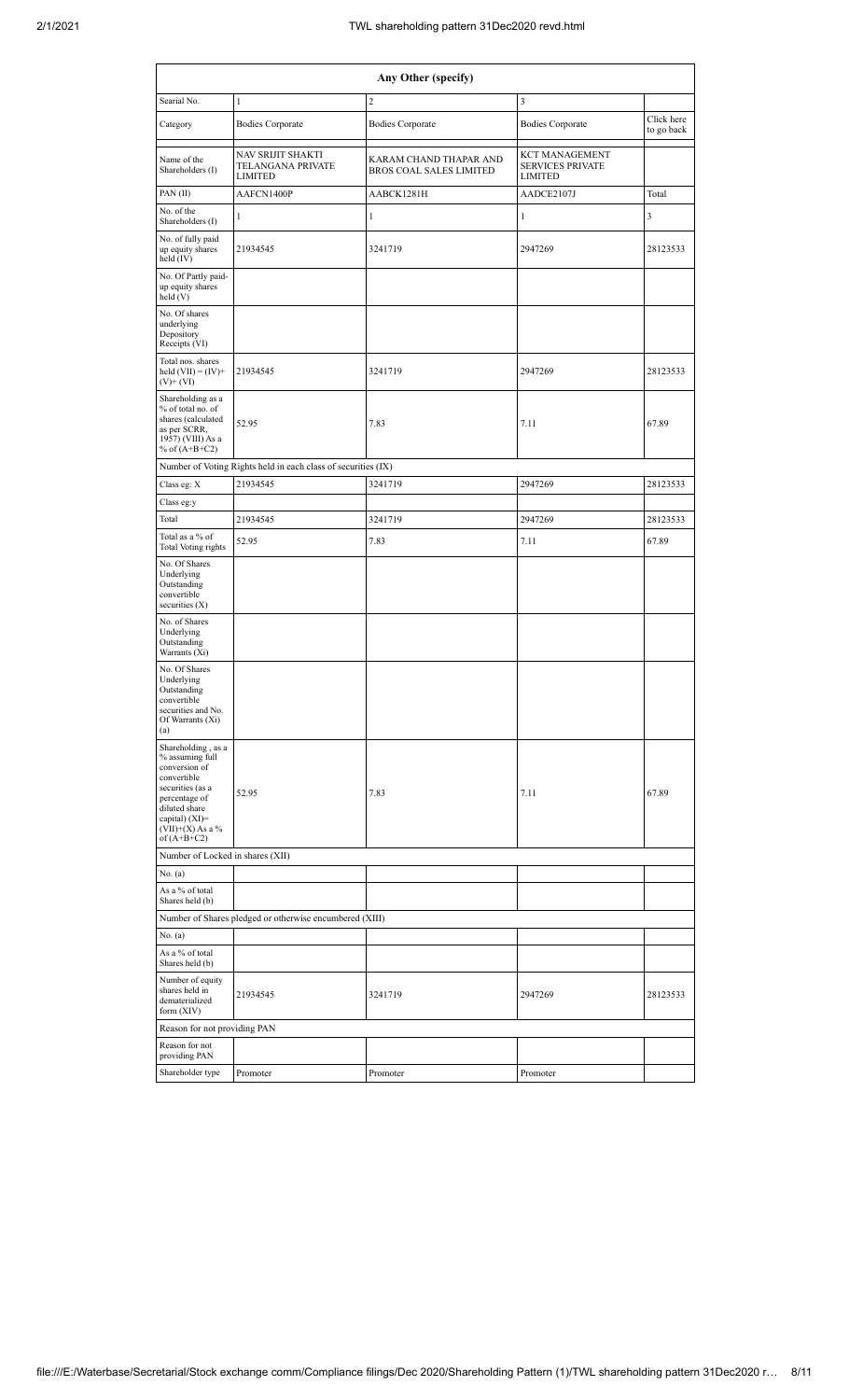|                                                                                                                                                                                      | Any Other (specify)     |                                                               |                  |                           |                           |                  |  |  |  |  |  |  |  |  |
|--------------------------------------------------------------------------------------------------------------------------------------------------------------------------------------|-------------------------|---------------------------------------------------------------|------------------|---------------------------|---------------------------|------------------|--|--|--|--|--|--|--|--|
| Searial No.                                                                                                                                                                          | $\mathbf{1}$            | $\overline{c}$                                                | 3                | 4                         | 5                         | 6                |  |  |  |  |  |  |  |  |
| Category                                                                                                                                                                             | <b>Bodies Corporate</b> | <b>Clearing Members</b>                                       | <b>HUF</b>       | Non-Resident Indian (NRI) | Overseas Corporate Bodies | <b>Trusts</b>    |  |  |  |  |  |  |  |  |
| Category / More<br>than 1 percentage                                                                                                                                                 | Category                | Category                                                      | Category         | Category                  | Category                  | Category         |  |  |  |  |  |  |  |  |
| Name of the<br>Shareholders (I)                                                                                                                                                      |                         |                                                               |                  |                           |                           |                  |  |  |  |  |  |  |  |  |
| PAN(II)                                                                                                                                                                              |                         |                                                               |                  |                           |                           |                  |  |  |  |  |  |  |  |  |
| No. of the<br>Shareholders (I)                                                                                                                                                       | 240                     | 112                                                           | 637              | 576                       | $\mathbf{1}$              | $\overline{2}$   |  |  |  |  |  |  |  |  |
| No. of fully paid<br>up equity shares<br>held (IV)                                                                                                                                   | 402086                  | 158780                                                        | 318522           | 412728                    | 2800                      | 111              |  |  |  |  |  |  |  |  |
| No. Of Partly paid-<br>up equity shares<br>held(V)                                                                                                                                   |                         |                                                               |                  |                           |                           |                  |  |  |  |  |  |  |  |  |
| No. Of shares<br>underlying<br>Depository<br>Receipts (VI)                                                                                                                           |                         |                                                               |                  |                           |                           |                  |  |  |  |  |  |  |  |  |
| Total nos. shares<br>held $(VII) = (IV) +$<br>$(V)$ + $(VI)$                                                                                                                         | 402086                  | 158780                                                        | 318522           | 412728                    | 2800                      | 111              |  |  |  |  |  |  |  |  |
| Shareholding as a<br>% of total no. of<br>shares (calculated<br>as per SCRR,<br>1957) (VIII) As a<br>% of $(A+B+C2)$                                                                 | 0.97                    | 0.38                                                          | 0.77             | 1                         | 0.01                      | $\boldsymbol{0}$ |  |  |  |  |  |  |  |  |
|                                                                                                                                                                                      |                         | Number of Voting Rights held in each class of securities (IX) |                  |                           |                           |                  |  |  |  |  |  |  |  |  |
| Class eg: X                                                                                                                                                                          | 402086                  | 158780                                                        | 318522           | 412728                    | 2800                      | 111              |  |  |  |  |  |  |  |  |
| Class eg:y                                                                                                                                                                           |                         |                                                               |                  |                           |                           |                  |  |  |  |  |  |  |  |  |
| Total                                                                                                                                                                                | 402086                  | 158780                                                        | 318522           | 412728                    | 2800                      | 111              |  |  |  |  |  |  |  |  |
| Total as a % of<br><b>Total Voting rights</b>                                                                                                                                        | 0.97                    | 0.38                                                          | 0.77             | $\mathbf{1}$              | 0.01                      | $\boldsymbol{0}$ |  |  |  |  |  |  |  |  |
| No. Of Shares<br>Underlying<br>Outstanding<br>convertible<br>securities $(X)$                                                                                                        |                         |                                                               |                  |                           |                           |                  |  |  |  |  |  |  |  |  |
| No. of Shares<br>Underlying<br>Outstanding<br>Warrants (Xi)                                                                                                                          |                         |                                                               |                  |                           |                           |                  |  |  |  |  |  |  |  |  |
| No. Of Shares<br>Underlying<br>Outstanding<br>convertible<br>securities and No.<br>Of Warrants (Xi)<br>(a)                                                                           |                         |                                                               |                  |                           |                           |                  |  |  |  |  |  |  |  |  |
| Shareholding, as a<br>% assuming full<br>conversion of<br>convertible<br>securities (as a<br>percentage of<br>diluted share<br>capital) (XI)=<br>$(VII)+(X)$ As a %<br>of $(A+B+C2)$ | 0.97                    | 0.38                                                          | 0.77             | 1                         | 0.01                      | $\boldsymbol{0}$ |  |  |  |  |  |  |  |  |
| Number of Locked in shares (XII)                                                                                                                                                     |                         |                                                               |                  |                           |                           |                  |  |  |  |  |  |  |  |  |
| No. (a)                                                                                                                                                                              | $\boldsymbol{0}$        | $\boldsymbol{0}$                                              | $\boldsymbol{0}$ | $\boldsymbol{0}$          | $\boldsymbol{0}$          | $\boldsymbol{0}$ |  |  |  |  |  |  |  |  |
| As a % of total<br>Shares held (b)                                                                                                                                                   | $\boldsymbol{0}$        | $\boldsymbol{0}$                                              | $\boldsymbol{0}$ | $\boldsymbol{0}$          | $\boldsymbol{0}$          | $\boldsymbol{0}$ |  |  |  |  |  |  |  |  |
| Number of equity<br>shares held in<br>dematerialized<br>form (XIV)                                                                                                                   | 309186                  | 158780                                                        | 318522           | 404628                    | $\boldsymbol{0}$          | 111              |  |  |  |  |  |  |  |  |
| Reason for not providing PAN                                                                                                                                                         |                         |                                                               |                  |                           |                           |                  |  |  |  |  |  |  |  |  |
| Reason for not<br>providing PAN                                                                                                                                                      |                         |                                                               |                  |                           |                           |                  |  |  |  |  |  |  |  |  |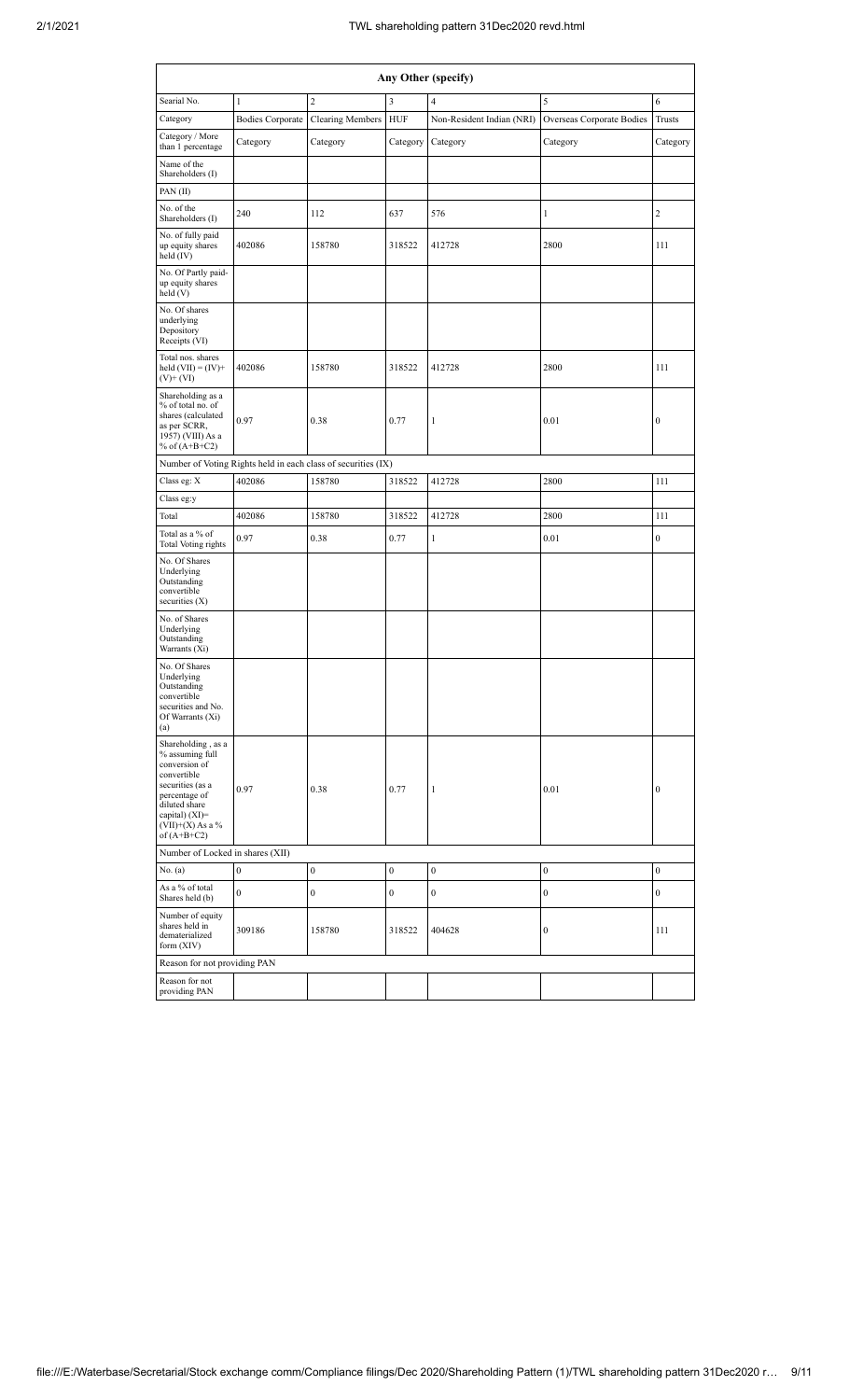| Any Other (specify)                                                                                                                                                                   |                                                               |  |  |  |  |  |  |  |  |  |  |
|---------------------------------------------------------------------------------------------------------------------------------------------------------------------------------------|---------------------------------------------------------------|--|--|--|--|--|--|--|--|--|--|
| Searial No.                                                                                                                                                                           |                                                               |  |  |  |  |  |  |  |  |  |  |
| Category                                                                                                                                                                              |                                                               |  |  |  |  |  |  |  |  |  |  |
| Category / More<br>than 1 percentage                                                                                                                                                  |                                                               |  |  |  |  |  |  |  |  |  |  |
| Name of the<br>Shareholders (I)                                                                                                                                                       | Click here to go back                                         |  |  |  |  |  |  |  |  |  |  |
| PAN(II)                                                                                                                                                                               | Total                                                         |  |  |  |  |  |  |  |  |  |  |
| No. of the<br>Shareholders (I)                                                                                                                                                        | 1568                                                          |  |  |  |  |  |  |  |  |  |  |
| No. of fully paid<br>up equity shares<br>held $(IV)$                                                                                                                                  | 1295027                                                       |  |  |  |  |  |  |  |  |  |  |
| No. Of Partly paid-<br>up equity shares<br>held(V)                                                                                                                                    |                                                               |  |  |  |  |  |  |  |  |  |  |
| No. Of shares<br>underlying<br>Depository<br>Receipts (VI)                                                                                                                            |                                                               |  |  |  |  |  |  |  |  |  |  |
| Total nos. shares<br>held $(VII) = (IV) +$<br>$(V)$ + $(VI)$                                                                                                                          | 1295027                                                       |  |  |  |  |  |  |  |  |  |  |
| Shareholding as a<br>% of total no. of<br>shares (calculated<br>as per SCRR,<br>1957) (VIII) As a<br>% of $(A+B+C2)$                                                                  | 3.13                                                          |  |  |  |  |  |  |  |  |  |  |
|                                                                                                                                                                                       | Number of Voting Rights held in each class of securities (IX) |  |  |  |  |  |  |  |  |  |  |
| Class eg: X                                                                                                                                                                           | 1295027                                                       |  |  |  |  |  |  |  |  |  |  |
| Class eg:y                                                                                                                                                                            |                                                               |  |  |  |  |  |  |  |  |  |  |
| Total                                                                                                                                                                                 | 1295027                                                       |  |  |  |  |  |  |  |  |  |  |
| Total as a % of<br>Total Voting rights                                                                                                                                                | 3.13                                                          |  |  |  |  |  |  |  |  |  |  |
| No. Of Shares<br>Underlying<br>Outstanding<br>convertible<br>securities $(X)$                                                                                                         |                                                               |  |  |  |  |  |  |  |  |  |  |
| No. of Shares<br>Underlying<br>Outstanding<br>Warrants (Xi)                                                                                                                           |                                                               |  |  |  |  |  |  |  |  |  |  |
| No. Of Shares<br>Underlying<br>Outstanding<br>convertible<br>securities and No.<br>Of Warrants (Xi)<br>(a)                                                                            |                                                               |  |  |  |  |  |  |  |  |  |  |
| Shareholding, as a<br>% assuming full<br>conversion of<br>convertible<br>securities (as a<br>percentage of<br>diluted share<br>capital) (XI)=<br>(VII)+(X) As a $\%$<br>of $(A+B+C2)$ | 3.13                                                          |  |  |  |  |  |  |  |  |  |  |
| Number of Locked in shares (XII)                                                                                                                                                      |                                                               |  |  |  |  |  |  |  |  |  |  |
| No. (a)                                                                                                                                                                               | 0                                                             |  |  |  |  |  |  |  |  |  |  |
| As a % of total<br>Shares held (b)                                                                                                                                                    | $\boldsymbol{0}$                                              |  |  |  |  |  |  |  |  |  |  |
| Number of equity<br>shares held in<br>dematerialized<br>form (XIV)                                                                                                                    | 1191227                                                       |  |  |  |  |  |  |  |  |  |  |
| Reason for not providing PAN                                                                                                                                                          |                                                               |  |  |  |  |  |  |  |  |  |  |
| Reason for not<br>providing PAN                                                                                                                                                       |                                                               |  |  |  |  |  |  |  |  |  |  |